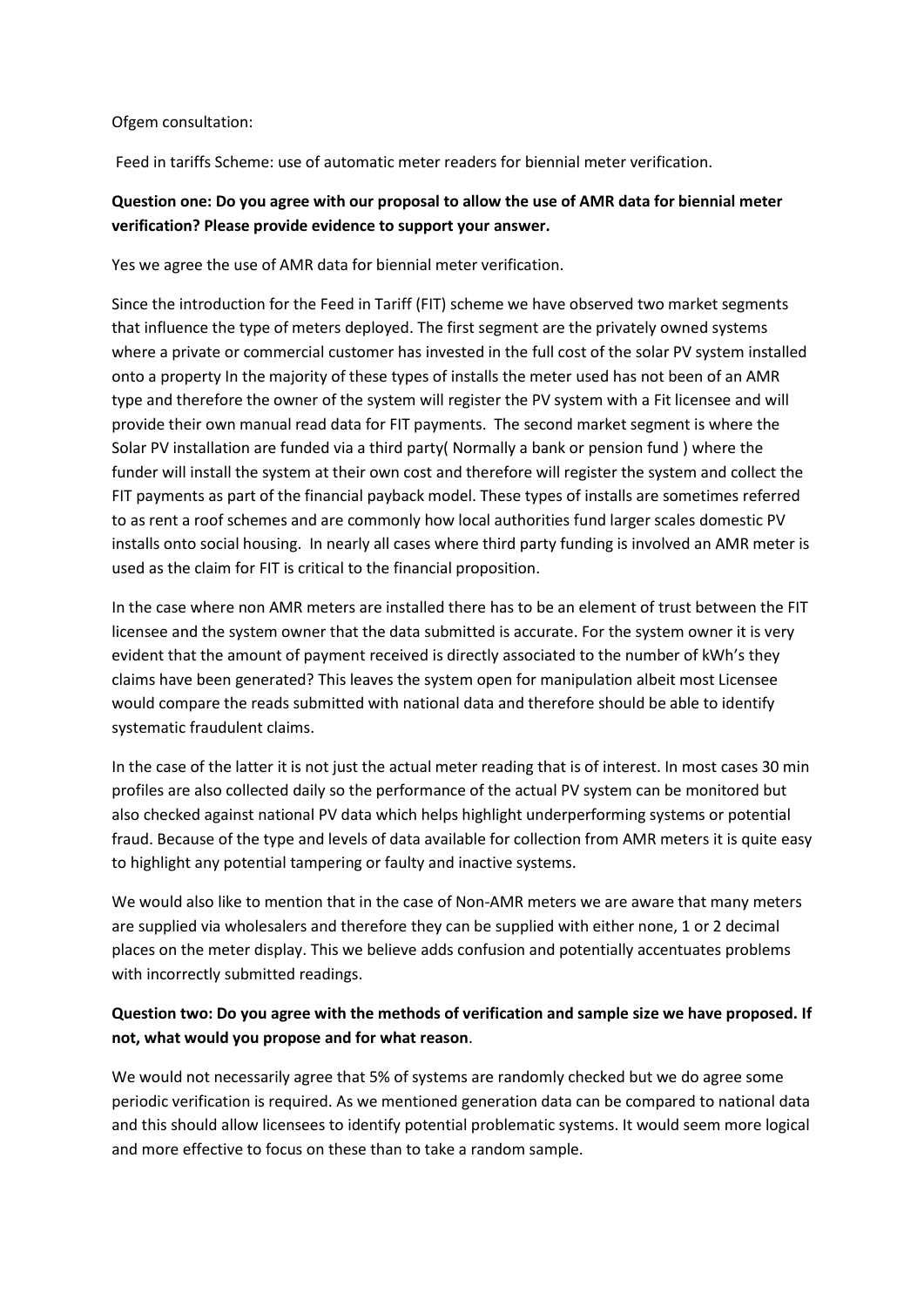# **Question three: Do you agree with the security measures proposed in this section? Are there any other security measures you think are required? If so, please provide reasoning and evidence to support your proposal.**

We certainly agree there should be a robust means of identifying the actual MID approved part of the installation however; this may not necessarily have anything to do with SIM management or the particular communications hardware used. In the case of GPRS communications there are a couple of ways to enable identification of the end point. Some will have a static IP address and port number assigned to the SIM and in this case SIM management will be essential to identify the particular meter you wish to collect data from. In other cases a port number and IP address are assigned to the actual communications hardware and managed within an ATP server. In this case the Sim installed becomes irrelevant to the identification of the meter. In the case of the latter management of the server database will be a critical element to ensure all Sims used are registered.

# **Question Four: Do you agree with our proposals regarding standardisation of installation and commissioning methods of communication and data models? If not what alternatives would you suggest?**

Although we can see why some level of standardisation would have benefits we feel this would be a very costly and time consuming objective for the solar PV market. Today the AMR meters used are supplied from many different metering companies, most of which are using different communication protocols. Most data collection providers tend to integrate with one of two meter types and therefore integrate in conjunction with their appointed meter suppliers. To move to something like DLMS/COSEM will mean most data collectors of domestic installations (The vast majority) would need to redesign their systems for DLMS/COSEM while continuing support all of the legacy assets.

In relation to standardising on DLMS/COSEM we would see no additional benefit over what is currently being deployed and in fact this would increase operation costs for data collection. For GPRS communications it is essential to keep data rates to a minimum and we would be concerned that the extra data overhead required to run of DLMS/COSEM would be unnecessary and offer no additional benefit.

In relation to installation and commissioning we could see some benefit of guidelines and certainly for identifying a specific meter to a property. It would be our view that something such as the MPAN could be used in conjunction with the FIT meter serial number to identify that the correct meter is be read for the correct property. We would imagine this would also help the FIT licensee in validation of FIT reads with export metering data from the billing meter.

## **Question five: Do you think that our proposals for monitoring and fault finding are suitable? If not what further guidance would you suggest?**

Yes we think your proposals are suitable and that the responsibility should be with the licensees. We would feel sufficient data is already available today for this type of monitoring.

## **Question six: what methods would you propose as alternatives to physically reading non- AMR meter?**